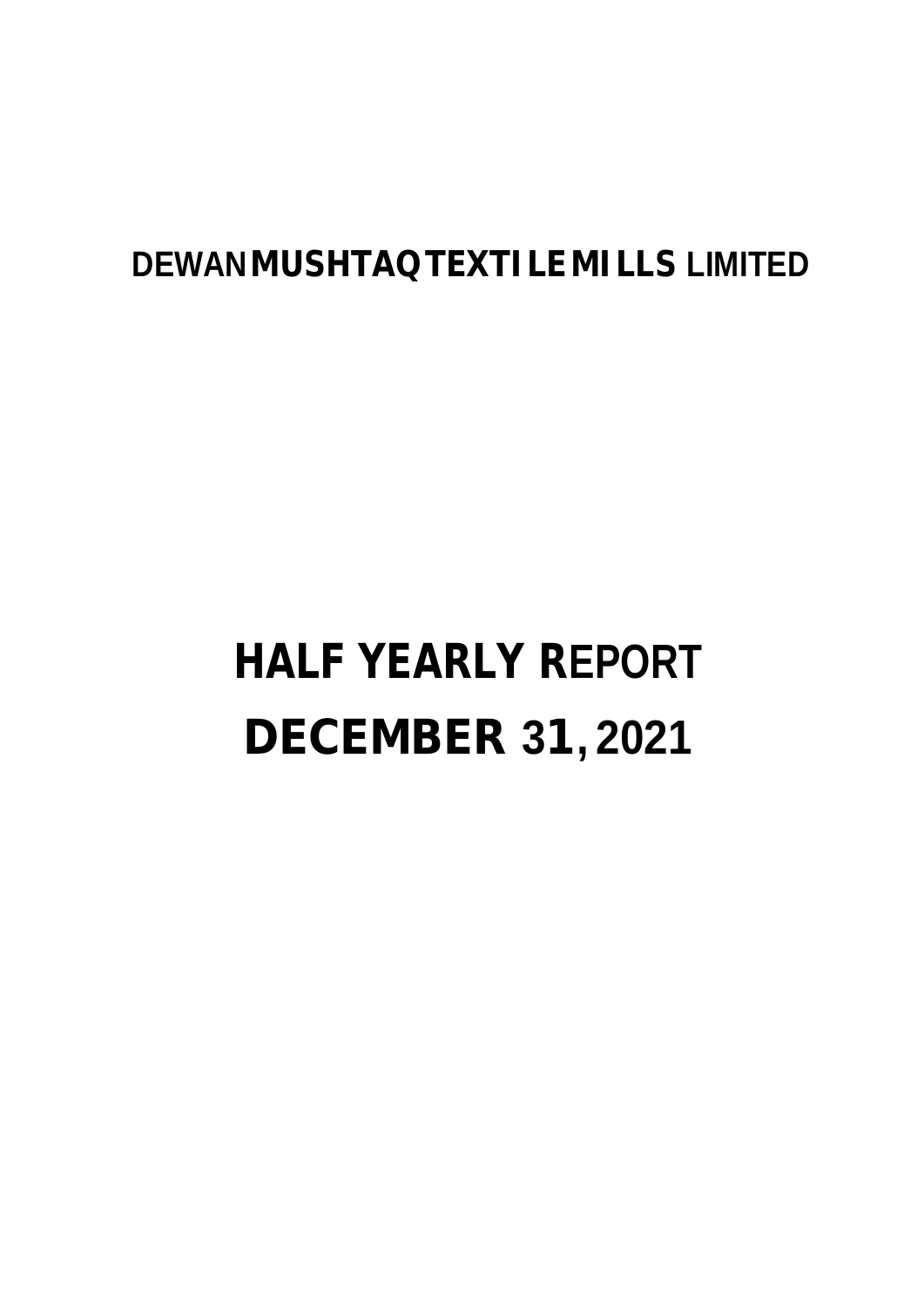### **DEWAN MUSHTAQ TEXTILE MILLS LIMITED COMPANY INFORMATION**

| <b>BOARD OF DIRECTORS</b>                                            |                                                                                                                                                                                                                     |
|----------------------------------------------------------------------|---------------------------------------------------------------------------------------------------------------------------------------------------------------------------------------------------------------------|
| <b>Executive Director</b>                                            | : Mr. Ishtiaq Ahmed - Chief Executive Officer & Director                                                                                                                                                            |
| <b>Non-Executive Directors</b>                                       | : Mr. Ghazanfar Baber Siddiqi - Chairman, Board of Directors<br>Mr. Zafar Asim<br>Mr. Imran Ahmed Javed<br>Syed Maqbool Ali<br>Mrs. Nida Jamil                                                                      |
| <b>Independent Director</b>                                          | : Mr. Aziz-ul-Haque                                                                                                                                                                                                 |
| <b>Audit Committee</b>                                               | : Mr. Aziz-ul-Haque (Chairman)<br>Syed Maqbool Ali (Member)<br>Mr. Imran Ahmed Javed (Member)                                                                                                                       |
| Human Resources & Remuneration Committ: Mr. Aziz-ul-Haque (Chairman) | Syed Maqbool Ali (Member)<br>Mr. Ishtiaq Ahmed (Member)                                                                                                                                                             |
| Auditor                                                              | : Feroze Sharif Tariq & Co.<br><b>Chartered Accountants</b><br>4/N/4 Block-6, P.E.C.H.S., Karachi 75400, Pakistan.                                                                                                  |
| <b>Company Secretary</b>                                             | : Mr. Muhammad Hanif German                                                                                                                                                                                         |
| <b>Chief Financial Officer</b>                                       | : Mr. Muhammad Irfan Ali                                                                                                                                                                                            |
| <b>Tax Advisor</b>                                                   | : Sharif & Co. Advocates                                                                                                                                                                                            |
| Legal Advisor                                                        | : Abbas & Atif Law Associates                                                                                                                                                                                       |
| <b>Bankers</b>                                                       | : Habib Bank Limited<br>: Bank Islami Pakistan Limited<br>: Silk Bank Limited                                                                                                                                       |
| <b>Registered Office</b>                                             | : Dewan Centre, 3-A Lalazar<br>Beach Hotel Road, Karachi                                                                                                                                                            |
| Shares Registrar & Transfer Agent                                    | : BMF Consultants Pakistan (Private) Limited<br>Anum Estate Building, Room No. 310 & 311,<br>3rd Floor, 49, Darul Aman Society, Main Shahrah-e-Faisal,<br>adjacent to Baloch Colony Bridge, Karachi 75350, Pakistan |
| <b>Factory Office</b>                                                | : A-30, S.I.T.E., Hyderabad, Sindh, Pakistan.                                                                                                                                                                       |
| Website                                                              | : www.yousufdewan.com                                                                                                                                                                                               |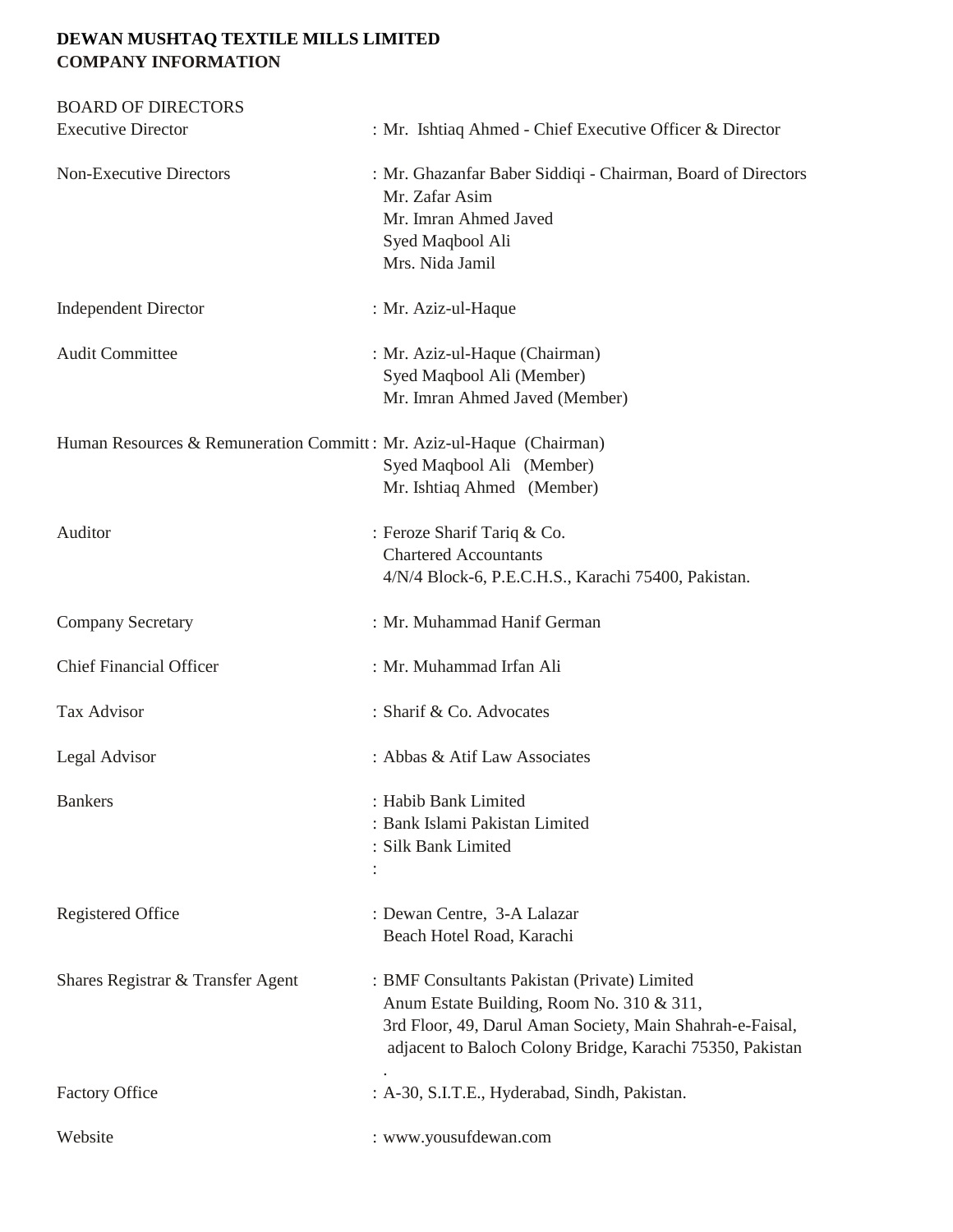### **DEWAN MUSHTAQ TEXTILE MILLS LIMITED DIRECTORS' REPORT**

#### **IN THE NAME OF ALLAH; THE MOST GRACIOUS AND MERCIFUL** IF YE GIVE THANKS, I WILL GIVE YOU MORE **(HOLY QURAN)**

The Board of Directors of your Company is pleased to present unaudited condensed interim financial statements for the half year ended December 31, 2021 in compliance with the requirements of section 237 of the Companies Act, 2017 and code of corporate governance issued by Securities and Exchange Commission of Pakistan.

#### **Operating results (Factory Shutdown):**

Company's net sales during the current as well as in the comparative period remained nil due to closure of operations. The Company, for the time being, has suspended its manufacturing operations since July 2016 which could not be resumed due to adverse scenario faced by the industry and working capital constraints.

The auditors of the Company have expressed adverse conclusion in their review report on going concern assumption due to closure of operations, default in repayment of installments of restructured liabilities and related nonprovisioning of mark-up as explained in their review report. The condensed interim financial statements have been prepared using going concern assumption as the company has approached its lenders for further restructuring of its liabilities, which is in process. Management is hopeful that such revision will be finalized soon which will enable the company to resume its operations.

#### **Future Outlook**

Although economic recovery is underway, the economy is also confronting inflation as well as external sector pressure. Further, it is expected that overall Country's exports will benefit from the current domestic and foreign economic aggression. However, despite the signs of economic resilience and recovery, sustainability of the current growth requires that the trade deficit remains manageable. There may be some pressure on current account due to high imports of raw material, import of plant and machinery, increasing trend in international Oil prices and rupee devaluation. Further, the challenges of rising debt, high inflation, increased cost of living, unstable political conditions and geopolitical tensions may obscure the outlook. In this regard, Government needs to closely monitor the imports, which seems to be the challenge having an impact on the foreign exchange reserves and accordingly on the exchange rates.

However, the performance of any organization mainly depends on consistency in government policies and provision of basic utilities including supply of gas, any hinderance of which have impact on the organization's performance. Accordingly, the Company expects that the upcoming government policies will be favourable for the businesses for their long-term growth.

#### **Conclusion**

In conclusion, we bow beg and pray to Almighty Allah, Rahman-o-Rahim, in the name of our beloved Prophet Muhammad (Peace be upon him) for the continued showering of his blessings, Guidance, strength, health and prosperity to us, our company, country and nation, and also pray to Almighty Allah to bestow peace, Harmony, brotherhood and unity in true Islamic spirit to whole of Muslim Ummah; Ameen: Summa Ameen

LO-MY LORD IS INDEED HEARER OF PRAYER (HOLY QURAN)

By and under Authority of the Board of Directors

**Ishtiaq Ahmed Chief Executive Officer**

**Syed Maqbool Ali Director**

Dated: February 24, 2022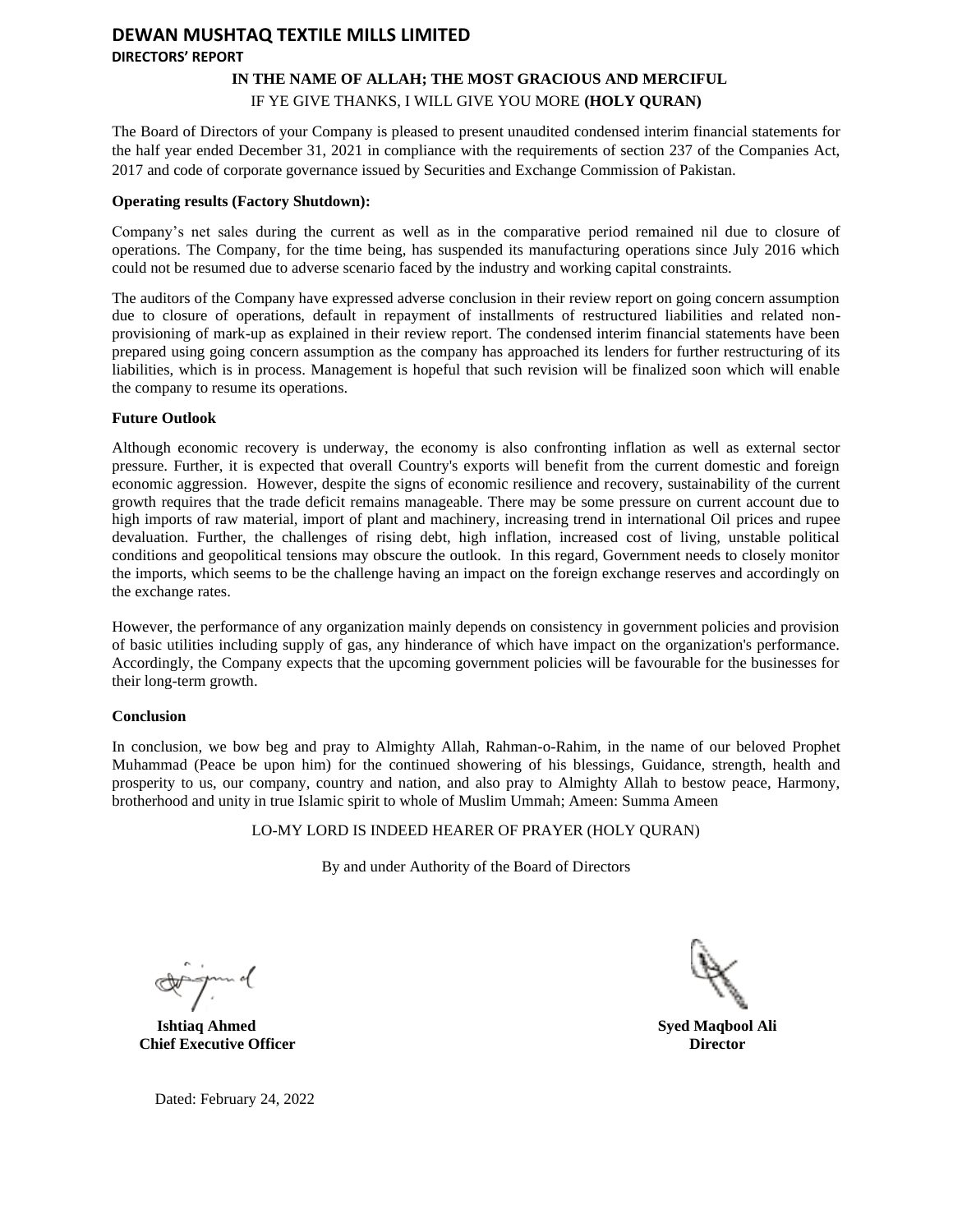#### **INDEPENDENT AUDITORS' REVIEW REPORT TO THE MEMBERS OF DEWAN MUSHTAQ TEXTILE MILLS LIMITED REPORT ON REVIEW OF INTERIM FINANCIAL STATEMENTS**

#### **Introduction**

We have reviewed the accompanying Condensed interim Statement of financial Position of Dewan Mushtaq Textile Mills Limited ("the company") as at December 31, 2021 and the related Condensed interim statement of profit or loss, Condensed interim Statement of comprehensive income, Condensed interim Statement of cash flow, Condensed interim statement of changes in equity, and the notes to the financial statement for the six months period then ended (hereinafter referred to as the "interim financial statements"). Management is responsible for the preparation and Presentation of these Condensed interim financial statements in accordance with approved accounting and reporting standards as applicable in Pakistan for interim financial reporting. Our responsibility is to express a conclusion on these interim financial statements based on our review.

#### **Scope of Review**

We conducted our review in accordance with the International Standard on review engagements 2410, "Review of interim financial Information performed by the independent Auditor of the Entity". A review of interim financial statements consists of making inquiries, primarily of persons responsible for financial and accounting matters, and applying analytical and other review procedures. A review is substantially less in scope than an audit conducted in accordance with International Standards on Auditing and consequently does not enable us to obtain assurance that we would become aware of all significant matters that might be identified in an audit. Accordingly, we do not express an audit opinion.

#### **Basis of Adverse Conclusion**

- a) The Condensed interim financial statements of the company for the Six months ended December 31, 2021 as disclosed in note 2 to the Condensed interim financial Statements reflect loss after taxation of Rs. 17.461 (December 31, 2020: Rs. 35.777) million and as of that date it has accumulated losses of Rs. 580.796 (June 30, 2021: Rs. 572.419) million and its current liabilities exceeded its current assets by Rs. 470.875 (June 30, 2021: Rs. 470.453) million without providing markups of Restructured and other liabilities and as refer in below para (b). The operations of the company were closed from July 2016 due to working capital constraints. Furthermore, the company defaulted in repayments of installments of restructured liabilities and short term finance facilities have expired and not been renewed by banks amounting to Rs. 100.00 million, hence as per the terms of the restructuring under clause 10.2 of the compromise agreement the entire restructured debt amounting to Rs. 176.359 million along with mark up of Rs. 119.824 million (eligible for waiver outstanding as of date of restructuring) have immediately become payable therefore provision for markup should be made in these financial statements. Further some of the lenders filed suit for execution of consent decree. These conditions lead us to believe that the going concern assumption used in preparation of these Condensed interim financial Statements is inappropriate; consequently the assets and liabilities should have been stated at their realizable and settlement amounts respectively.
- b) In addition to above, since the proposal, has not been accepted so far and the lenders, instead of the accepting the restructuring Proposal, the provision of mark up should be made in the Condensed interim financial statements. Had the provisions for the mark up, as discussed in preceding paragraph (a), been made in these financial statements, the loss after taxation and Mark up payable would have been higher and shareholders' equity would have been lower by Rs. 119.824 (June 30, 2021: Rs. 119.824) million.

#### **Adverse Conclusion**

Our review indicates that, because of the significance of the matter discussed in paragraph (a) coupled with financial impact of matter discussed in paragraph (b) above, these accompanying interim financial Statements as of and for the six months period ended December 31, 2021 is not prepared, in all material respects, in accordance with approved accounting and reporting standards as applicable in Pakistan for interim financial Reporting.

#### **Other matter**

The figures of the condensed interim statement of profit or loss and condensed interim statement of other comprehensive income and the notes forming part thereof for the quarters ended December 31, 2021 and December 31, 2020 have not been reviewed and we do not express a conclusion on them, we are required to review only the cumulative figures for the Six month ended December 31, 2021.

The engagement partner on the review resulting in this independent auditor's review report is Mohammad Tariq.

Dated: February 24, 2022 Place: Karachi UDIN Number: AR202110129SDEzHPMBv

Fewry than

CHARTERED ACCOUNTANTS **(Mohammad Tariq)**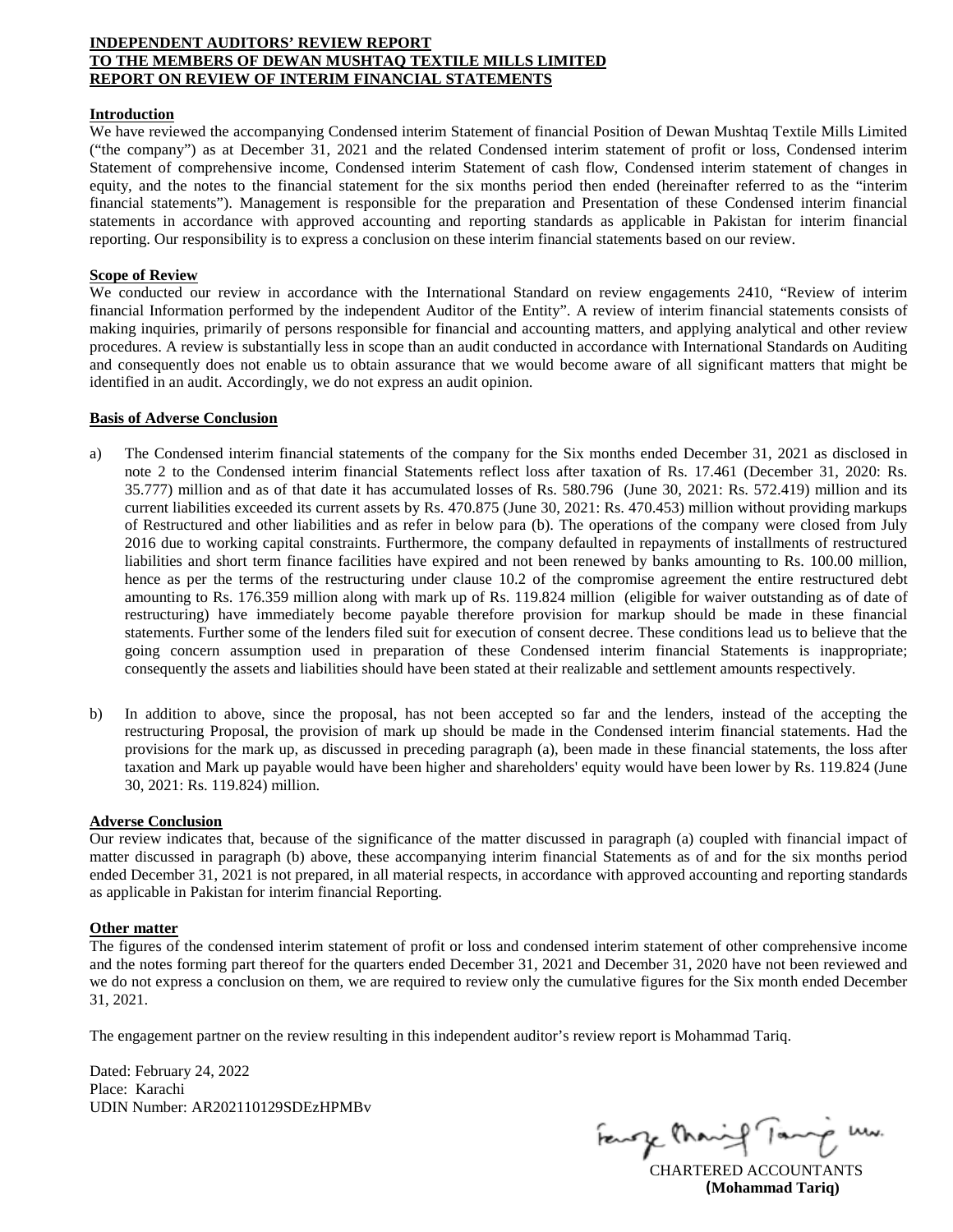#### **DEWAN MUSHTAQ TEXTILE MILLS LIMITED CONDENSED INTERIM STATEMENT OF FINANCIAL POSITION AS AT DECEMBER 31, 2021**

|                                                                        |              | (Un-Audited)<br>December 31,<br>2021     | (Audited)<br>June 30,<br>2021 |
|------------------------------------------------------------------------|--------------|------------------------------------------|-------------------------------|
|                                                                        | <b>Notes</b> | --------------- (Rupees) --------------- |                               |
| <b>EQUITY AND LIABILITIES</b>                                          |              |                                          |                               |
| <b>CAPITAL &amp; RESERVES</b><br><b>Authorized</b>                     |              |                                          |                               |
| 12,000,000 (June 30, 2021: 12,000,000) Ordinary Shares of Rs.10/- each |              | <u>120,000,000</u>                       | 120,000,000                   |
| Issued, Subscribed and Paid-up Capital                                 |              | 115,610,280                              | 115,610,280                   |
| <b>Revenue Reserves</b>                                                |              | (580, 796, 365)                          | (572, 419, 551)               |
| Revaluation surplus on property, plant and equipment (Capital Reserve) |              | 559,164,999                              | 568,249,438                   |
| <b>NON-CURRENT LIABILITIES</b>                                         |              | 93,978,914                               | 111,440,167                   |
|                                                                        |              |                                          |                               |
| <b>Deferred Liabilities</b>                                            |              |                                          |                               |
| Provision for staff gratuity                                           |              | 42,320,714                               | 42,395,114                    |
| Deferred taxation                                                      |              | 71,144,235<br>113,464,949                | 74,854,781<br>117,249,895     |
| <b>CURRENT LIABILITIES</b>                                             |              |                                          |                               |
| Trade and other Payables                                               |              | 81,598,965                               | 85,237,630                    |
| Mark-up accrued on loans                                               |              | 125,804,532                              | 117,404,448                   |
| Unclaimed dividend                                                     |              | 308,319                                  | 308,319                       |
| Over due portion long term loans                                       |              | 176,355,579                              | 176,355,579                   |
| <b>Short Term Borrowings</b>                                           |              | 190,211,484                              | 205, 341, 486                 |
|                                                                        |              | 574,278,879                              | 584,647,462                   |
| Contingencies and Commitments                                          | 6            |                                          |                               |
|                                                                        |              | 781,722,742                              | 813,337,524                   |
| <b>ASSETS</b>                                                          |              |                                          |                               |
| <b>NON-CURRENT ASSETS</b>                                              |              |                                          |                               |
| Property, Plant and Equipment                                          | 7            | 676,200,697                              | 697,024,364                   |
| Long Term Deposits                                                     |              | 2,118,562                                | 2,118,562                     |
|                                                                        |              |                                          |                               |
| <b>CURRENT ASSETS</b>                                                  |              | 15,015,078                               |                               |
| Stores, Spares and Loose Tools<br>Stock-in-Trade                       |              | 37,638,566                               | 15,015,078<br>37,638,566      |
| Trade Debts - Considered Good                                          |              | 23,384,937                               | 26,730,505                    |
| Advances - Considered good                                             |              | 465,628                                  | 2,455,047                     |
| Short term deposits and other receivable                               |              | 11,940,790                               | 11,940,790                    |
| Other Receivables - Unsecured, Considered good                         |              | 75,000                                   | 5,075,000                     |
| Income Tax Refunds and Advances                                        |              | 11,488,022                               | 11,487,885                    |
| <b>Cash and Bank Balances</b>                                          |              | 3,395,462                                | 3,851,727                     |
|                                                                        |              | 103,403,483                              | 114,194,598                   |
|                                                                        |              | 781,722,742                              |                               |
|                                                                        |              |                                          | 813, 337, 524                 |

m o(  $\ll$ 

**Ishtiaq Ahmed Muhammad Irfan Ali** CEO & Director Chief Financial Officer

**Syed Maqbool Ali Director**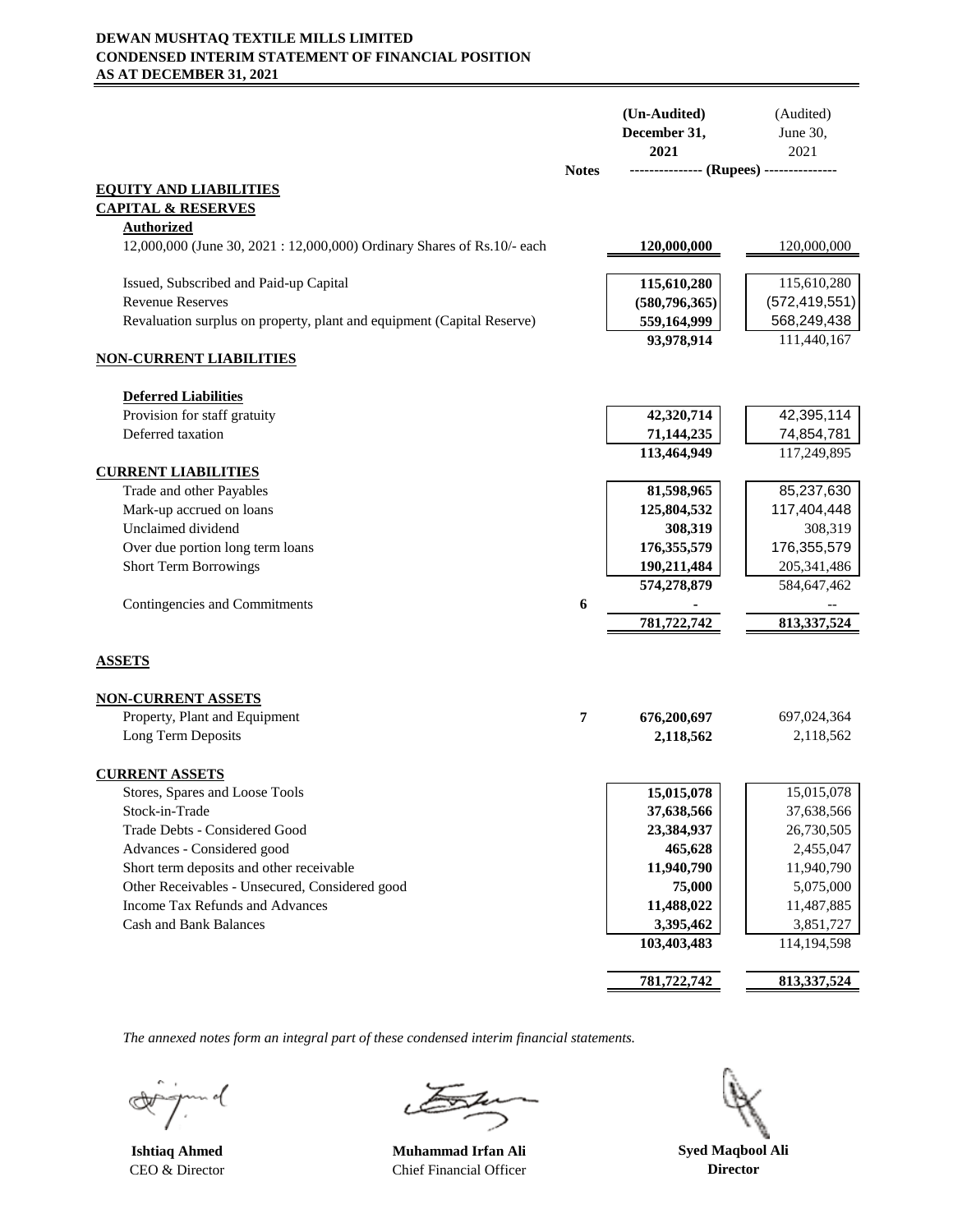#### **DEWAN MUSHTAQ TEXTILE MILLS LIMITED CONDENSED INTERIM STATEMENT OF PROFIT OR LOSS (UN-AUDITED) FOR THE HALF YEAR ENDED DECEMBER 31, 2021** ▃

|                                               |              | <b>Half Year Ended</b> |                | <b>Quarter Ended</b> |                |
|-----------------------------------------------|--------------|------------------------|----------------|----------------------|----------------|
|                                               |              | July-Dec               | July-Dec       | Oct-Dec              | Oct-Dec        |
|                                               |              | 2021                   | 2020           | 2021                 | 2020           |
|                                               | <b>Notes</b> |                        | (Rupees)       |                      |                |
| <b>Sales - Net</b>                            |              |                        |                |                      |                |
| <b>Cost of Sales</b>                          |              | (24, 431, 465)         | (26, 391, 457) | (12,502,861)         | (13,374,694)   |
| Gross (Loss)                                  |              | (24, 431, 465)         | (26, 391, 457) | (12,502,861)         | (13,374,694)   |
| <b>Operating expenses</b>                     |              |                        |                |                      |                |
| Administrative and General Expenses           |              | (3, 151, 881)          | (5,340,894)    | (1, 556, 456)        | (2,762,013)    |
| Reversal of provision for doubtful debts      |              | 14,936,500             |                | 14,936,500           |                |
| <b>Operating (Loss)</b>                       |              | (12,646,846)           | (31, 732, 351) | 877,183              | (16, 136, 707) |
| <b>Finance Cost</b>                           |              | (8,524,952)            | (8,192,558)    | (4, 288, 385)        | (4,146,626)    |
| (Loss) before taxation                        |              | (21, 171, 798)         | (39, 924, 909) | (3,411,202)          | (20, 283, 333) |
| <b>Taxation</b>                               |              |                        |                |                      |                |
| Deferred                                      |              | 3,710,545              | 4,148,289      | 1,855,272            | 2,074,145      |
|                                               |              | 3,710,545              | 4,148,289      | 1,855,272            | 2,074,145      |
| (Loss) after taxation                         |              | (17, 461, 253)         | (35,776,620)   | (1, 555, 930)        | (18,209,188)   |
| (Loss) Per Share - Basic and diluted (Rupees) | 11           | (1.51)                 | (3.09)         | (0.13)               | (1.57)         |

n o(

**Ishtiaq Ahmed** CEO & Director

<del>os</del>ta

**Muhammad Irfan Ali** Chief Financial Officer

Director **Syed Maqbool Ali**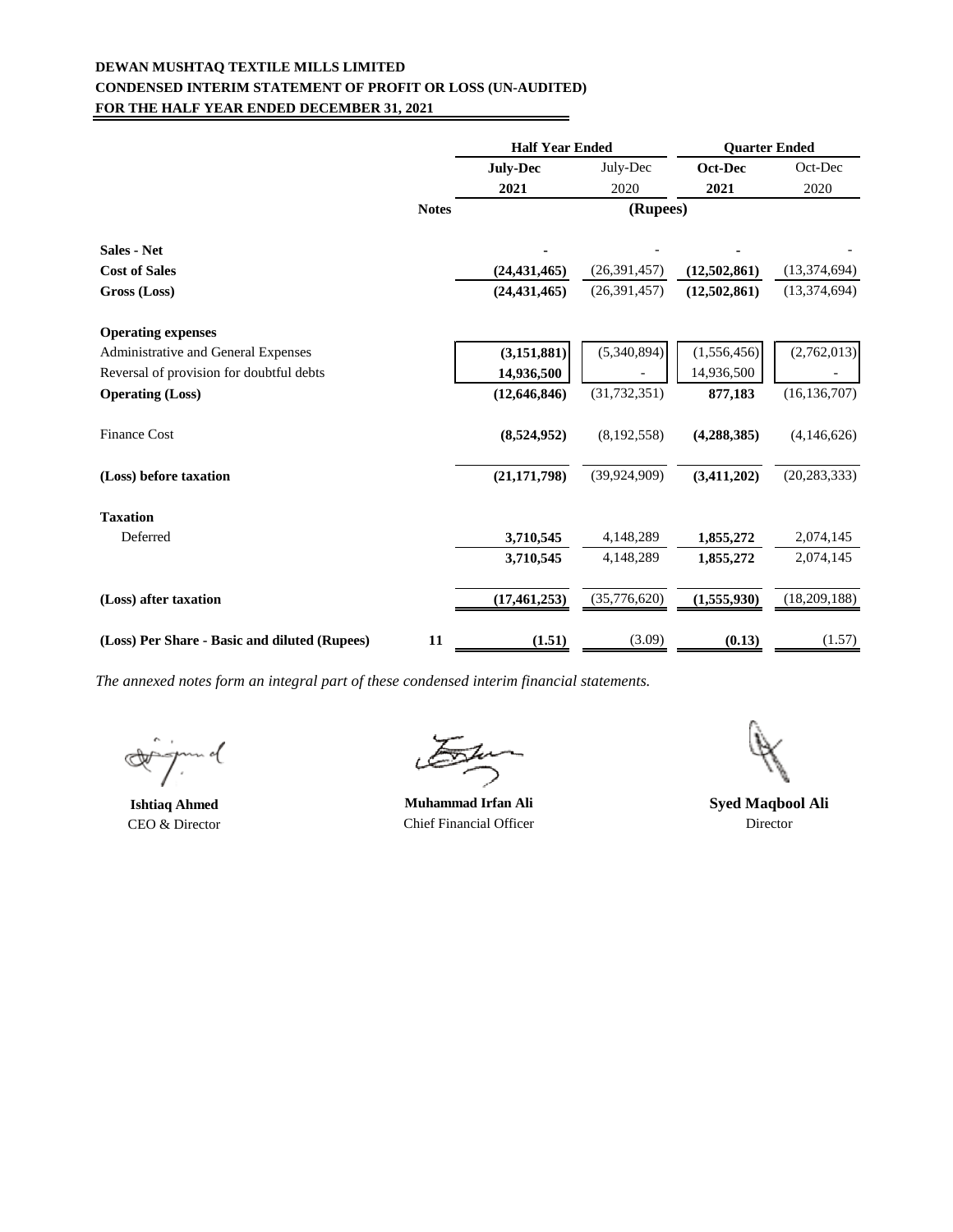#### **DEWAN MUSHTAQ TEXTILE MILLS LIMITED CONDENSED INTERIM STATEMENT OF CASH FLOWS (UN-AUDITED) FOR THE HALF YEAR ENDED DECEMBER 31, 2021**

|                                                                      |              | <b>July-Dec</b><br>2021 | July-Dec<br>2020 |
|----------------------------------------------------------------------|--------------|-------------------------|------------------|
|                                                                      | <b>Notes</b> |                         |                  |
| <b>CASH FLOW FROM OPERATING ACTIVITIES</b><br>(Loss) before Taxation |              | (21, 171, 798)          | (39, 924, 909)   |
| <b>Adjustment for Non-Cash and Other Items:</b>                      |              |                         |                  |
| Depreciation                                                         |              | 20,823,667              | 22,852,223       |
| (Reversal) of provision for doubtful debts                           |              | (14,936,500)            |                  |
| <b>Finance Cost</b>                                                  |              | 8,524,952               | 8,192,558        |
|                                                                      |              | 14,412,119              | 31,044,781       |
|                                                                      |              | (6,759,679)             | (8,880,128)      |
| <b>Working Capital Changes</b>                                       |              |                         |                  |
| (Increase) / Decrease in Current Assets                              |              |                         |                  |
| <b>Trade Debts</b>                                                   |              | 18,282,068              | 9,165,305        |
| Advances- Considered good                                            |              | 1,989,419               |                  |
| Other Receivables - Unsecured, Considered good                       |              | 5,000,000               |                  |
| Increase / (Decrease) in Current Liabilities                         |              |                         |                  |
| Trade Creditors & others Payable                                     |              | (3,638,665)             | 909,569          |
| <b>Short Term Borrowings</b>                                         |              | (15, 130, 002)          |                  |
|                                                                      |              | 6,502,820               | 10,074,874       |
| Taxes Paid                                                           |              | (137)                   | (717)            |
| <b>Gratuity Paid</b>                                                 |              | (74, 400)               | (48,000)         |
|                                                                      |              | (74, 537)               | (48, 717)        |
| Net Cash Inflow / (Outflow) from Operating Activities                |              | (331, 396)              | 1,146,029        |
| <b>CASH FLOW FROM INVESTING ACTIVITIES</b>                           |              |                         |                  |
| Long term deposits                                                   |              |                         |                  |
| Net Cash Inflow / (Outflow) from Investing Activities                |              |                         |                  |
| <b>CASH FLOW FROM FINANCING ACTIVITIES</b>                           |              |                         |                  |
| <b>Finance Cost Paid</b>                                             |              | (124, 869)              | (1,225,145)      |
| Net Cash Inflow / (Outflow) from Financing Activities                |              | (124, 869)              | (1,225,145)      |
| Net (decrease) / Increase in cash and cash equivalents               |              | (456, 265)              | (79, 116)        |
| Cash and cash equivalents at the beginning of the period             |              | 3,851,727               | 3,452,986        |
| Cash and cash equivalents at the end of the period                   | 9            | 3,395,462               | 3,373,870        |

.<br>J.m.d

**Ishtiaq Ahmed CEO & Director**

 $\stackrel{\text{Za}}{\rightarrow}$ 

**Muhammad Irfan Ali** Chief Financial Officer

**Syed Maqbool Ali** Director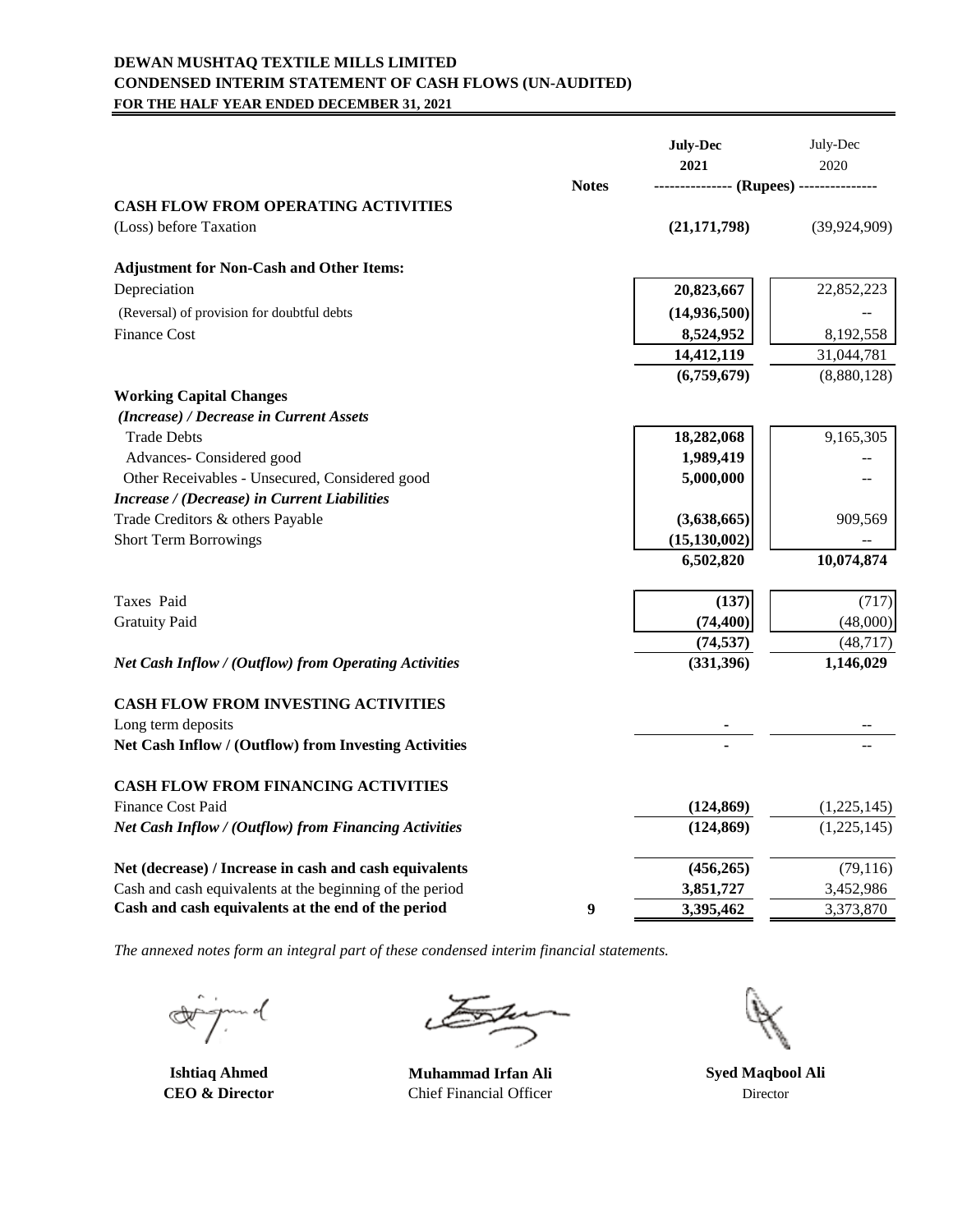#### **DEWAN MUSHTAQ TEXTILE MILLS LIMITED CONDENSED INTERIM STATEMENT OF COMPREHENSIVE INCOME (UN-AUDITED) FOR THE HALF YEAR ENDED DECEMBER 31, 2021**

|                                          | <b>Half Year Ended</b> |              | <b>Ouarter Ended</b> |              |
|------------------------------------------|------------------------|--------------|----------------------|--------------|
|                                          | <b>July-Dec</b>        | July-Dec     | Oct-Dec              | Oct-Dec      |
|                                          | 2021                   | 2020         | 2021                 | 2020         |
|                                          |                        | (Rupees)     |                      |              |
| (Loss) for the period                    | (17, 461, 253)         | (35,776,620) | (1,555,930)          | (18,209,188) |
| <b>Other comprehensive Income:</b>       |                        |              |                      |              |
| Effect of change in tax rates on balance |                        |              |                      |              |

of revaluation on property, plant and equipment

Total comprehensive (Loss) for the period (17,461,253) (35,776,620) (1,555,930) (18,209,188)

ingen of

**Ishtiaq Ahmed** CEO & Director

Ju

**Muhammad Irfan Ali** Chief Financial Officer

**Syed Maqbool Ali** Director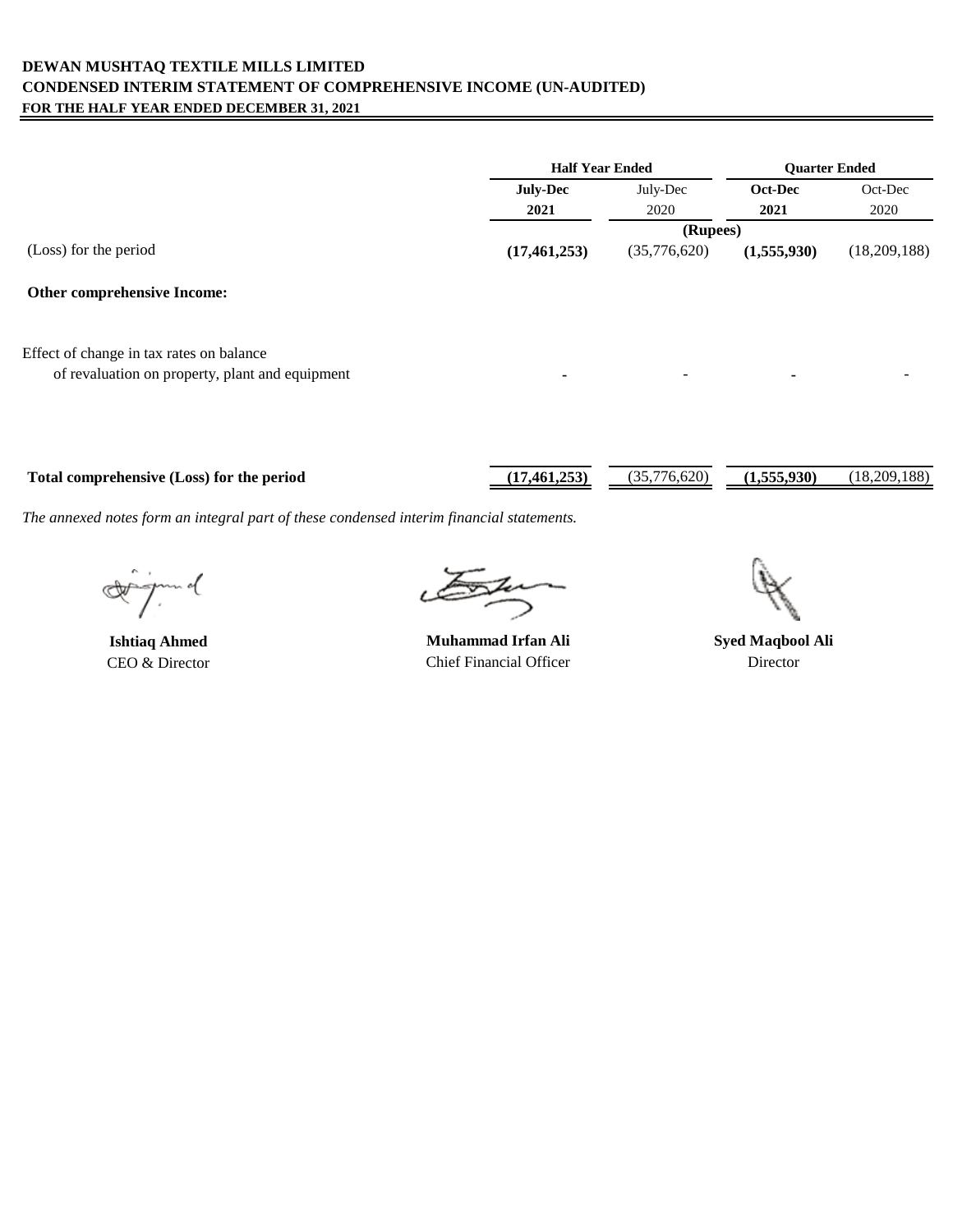#### **DEWAN MUSHTAQ TEXTILE MILLS LIMITED CONDENSED INTERIM STATEMENT OF CHANGE IN EQUITY (UN-AUDITED) FOR THE HALF YEAR ENDED DECEMBER 31, 2021**

|                                                                                     |                                                  |                                  | <b>Revenue Reserves</b>             | <b>Capital Reserves</b>                                         |                |
|-------------------------------------------------------------------------------------|--------------------------------------------------|----------------------------------|-------------------------------------|-----------------------------------------------------------------|----------------|
|                                                                                     | <b>Issued, subscribed</b><br>and paid-up capital | <b>General</b><br><b>Reserve</b> | <b>Accumulated</b><br><b>Losses</b> | <b>Revaluation Surplus</b><br>on property, plant &<br>equipment | <b>Total</b>   |
|                                                                                     |                                                  |                                  |                                     | (Rupees) -------------------------                              |                |
| Balance as at 1st July 2020                                                         | 115,610,280                                      | 45,000,000                       | (584, 938, 998)                     | 588,561,751                                                     | 164,233,033    |
| Total comprehensive (Loss) for period                                               |                                                  |                                  |                                     |                                                                 |                |
| (Loss) for the period                                                               |                                                  |                                  | (35,776,620)                        |                                                                 | (35,776,620)   |
| Other comprehensive income for the period                                           |                                                  |                                  |                                     |                                                                 |                |
|                                                                                     |                                                  |                                  | (35,776,620)                        |                                                                 | (35,776,620)   |
| Transfer to accumulated loss in respect of<br>incremental depreciation - net of tax |                                                  |                                  | 10,156,157                          | (10, 156, 157)                                                  |                |
| Balance as at December 31, 2020                                                     | 115,610,280                                      | 45,000,000                       | (610, 559, 461)                     | 578,405,594                                                     | 128,456,413    |
| Balance as at July 01, 2021                                                         | 115,610,280                                      | 45,000,000                       | (617, 419, 551)                     | 568,249,438                                                     | 111,440,167    |
| Total comprehensive (Loss) for period                                               |                                                  |                                  |                                     |                                                                 |                |
| (Loss) for the period                                                               |                                                  |                                  | (17, 461, 253)                      |                                                                 | (17, 461, 253) |
| Other comprehensive income for the period                                           |                                                  |                                  |                                     |                                                                 |                |
|                                                                                     |                                                  |                                  | (17, 461, 253)                      |                                                                 | (17, 461, 253) |
| Transfer to accumulated loss in respect of                                          |                                                  |                                  |                                     |                                                                 |                |
| incremental depreciation - net of tax<br>Balance as at December 31, 2021            | 115,610,280                                      | 45,000,000                       | 9,084,439                           | (9,084,439)<br>559,164,999                                      | 93,978,914     |
|                                                                                     |                                                  |                                  | (625, 796, 365)                     |                                                                 |                |

inn of<br>T **CAL-**

**Ishtiaq Ahmed Muhammad Irfan Ali** CEO & Director Chief Financial Officer

**Syed Maqbool Ali** Director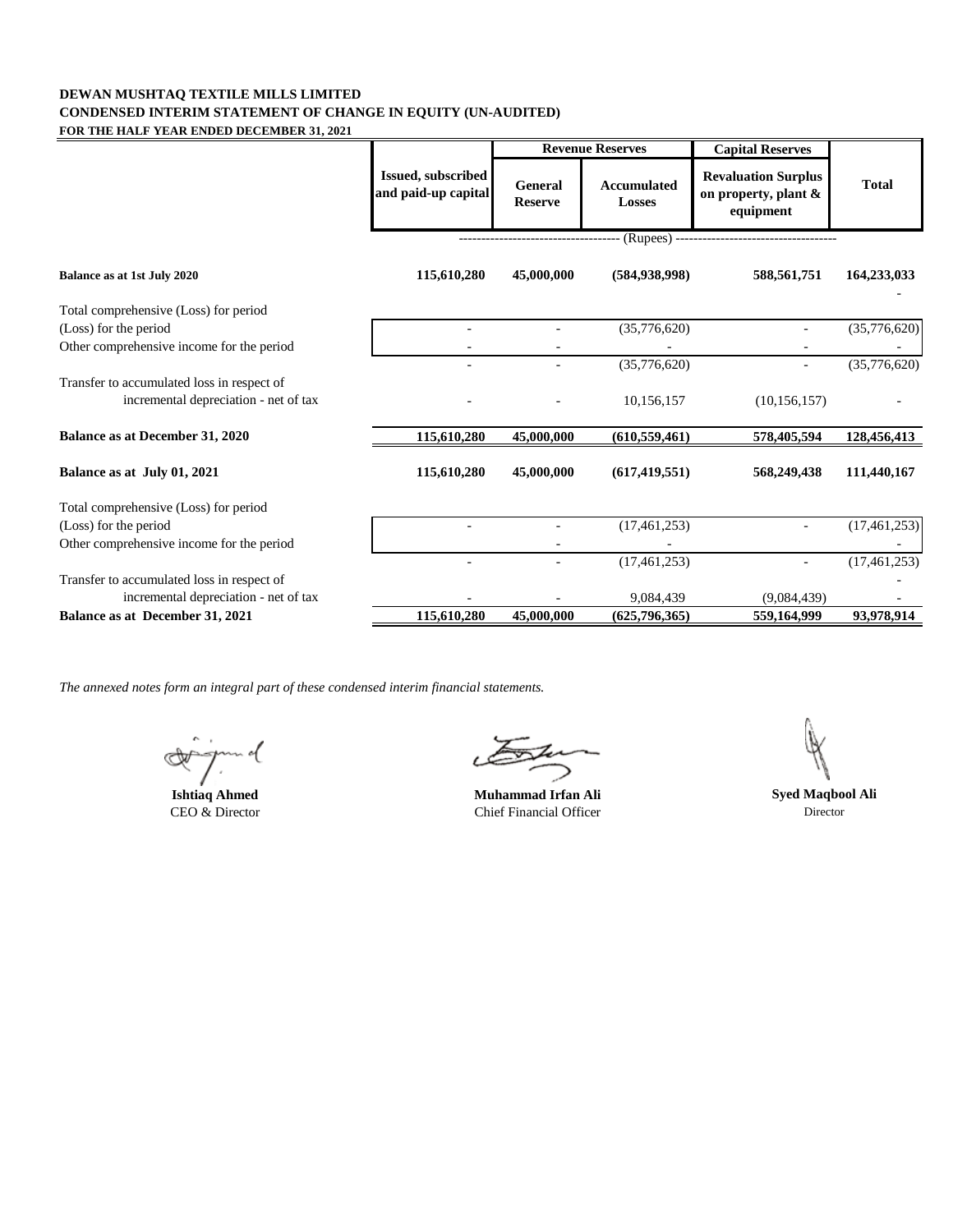#### **DEWAN MUSHTAQ TEXTILE MILLS LIMITED NOTES TO THE CONDENSED INTERIM FINANCIAL STATEMENTS (UN-AUDITED) FOR THE HALF YEAR ENDED DECEMBER 31, 2021**

#### **1. Corporate Information**

Dewan Mushtaq Textile Mills Limited (the Company) was incorporated in Pakistan, as a public limited company on November 04, 1970, under the Companies Act, 1913 (Now the Companies Act, 2017) and its shares are listed on Pakistan Stock Exchange Limited. The registered office of the company is located at 3-A, Lalazar, Beach Hotel Road, Karachi, Pakistan; while its manufacturing facilities are located at A-30, S.I.T.E., Hyderabad, Sindh, Pakistan. The principal activity of the Company is trading, manufacturing and sale of yarn, however operation are suspended since July 2016.

#### **2 Going Concern Assumption**

These condensed interim financial statements of the company for the period ended half year 31, December 2021 reflect that company has sustained a net loss after taxation of Rs.17.461 million (2021: Rs.52.793 million) and as of that date company has negative reserves of Rs. 580.796 million have resulted in negative equity of Rs.93.979 million. Further the company's short term borrowing facilities having limit to the extent of Rs.100 million have expired and not been renewed. Company defaulted in repayment of its restructured liabilities due to liquidity crunch and adverse factors being faced by the textile industry in the country. Due to the aforementioned scenario, the Company, for the time being, has also suspended its manufacturing & other operations since July 2016. Accordingly, the entire restructured liabilities along with markup eligible for waiver become immediately repayable. These conditions indicate the existence of material uncertainty which may cast significant doubt about the company's ability to continue as a going concern, therefore the company may not be able to realize its assets and discharge its liabilities during the normal course of business.

These condensed interim financial statements have been prepared on going concern assumption as the Company approached its lenders for further restructuring of its liabilities which is in process. Company is hopeful that such restructuring will be effective soon and will further streamline the funding requirements of the Company which will ultimately help the management to run the operations smoothly with optimum utilization of production capacity. As the conditions mentioned in the foregoing paragraph are temporary and would reverse therefore the preparation of these condensed interim financial statements using going concern assumption is justified.

#### **3 BASIS OF PREPARATION**

**3.1** These condensed interim financial statements of the Company for the half year ended 31 December 2021 have been prepared in accordance with accounting and reporting standards as applicable in Pakistan for interim financial reporting. The accounting and reporting standards as applicable in Pakistan for interim financial reporting comprise of:

International Accounting Standard (IAS) 34, "Interim Financial Reporting", issued by the International Accounting Standards Board (IASB) as notified under the Companies Act, 2017: and

Provisions of and directives issued under the Companies Act, 2017.

Where the provisions of and directives issued under the Companies Act, 2017 differ with the requirements of IAS 34, the provisions of and directives issued under the Companies Act, 2017 have been followed.

- **3.2** These condensed interim financial statements do not include all the information and disclosures required in the annual audited financial statements, and should be read in conjunction with the Company's annual audited financial statements for the year ended 30 June 2021.
- **3.3** The figures included in the condensed interim statement of profit or loss and other comprehensive income for the quarters ended 31 December 2021 and 2020 and the notes forming part thereof have not been reviewed by the auditors of the Company, as they have reviewed the accumulated figures for the half years ended 31 December 2021 and 2020.

#### **4 SIGNIFICANT ACCOUNTING POLICIES AND ESTIMATES**

**4.1** The accounting policies and methods of computation adopted and applied in the preparation of these condensed interim financial statements are consistent with those followed in the preparation of the Company's annual financial statements for the year ended 30 June 2021.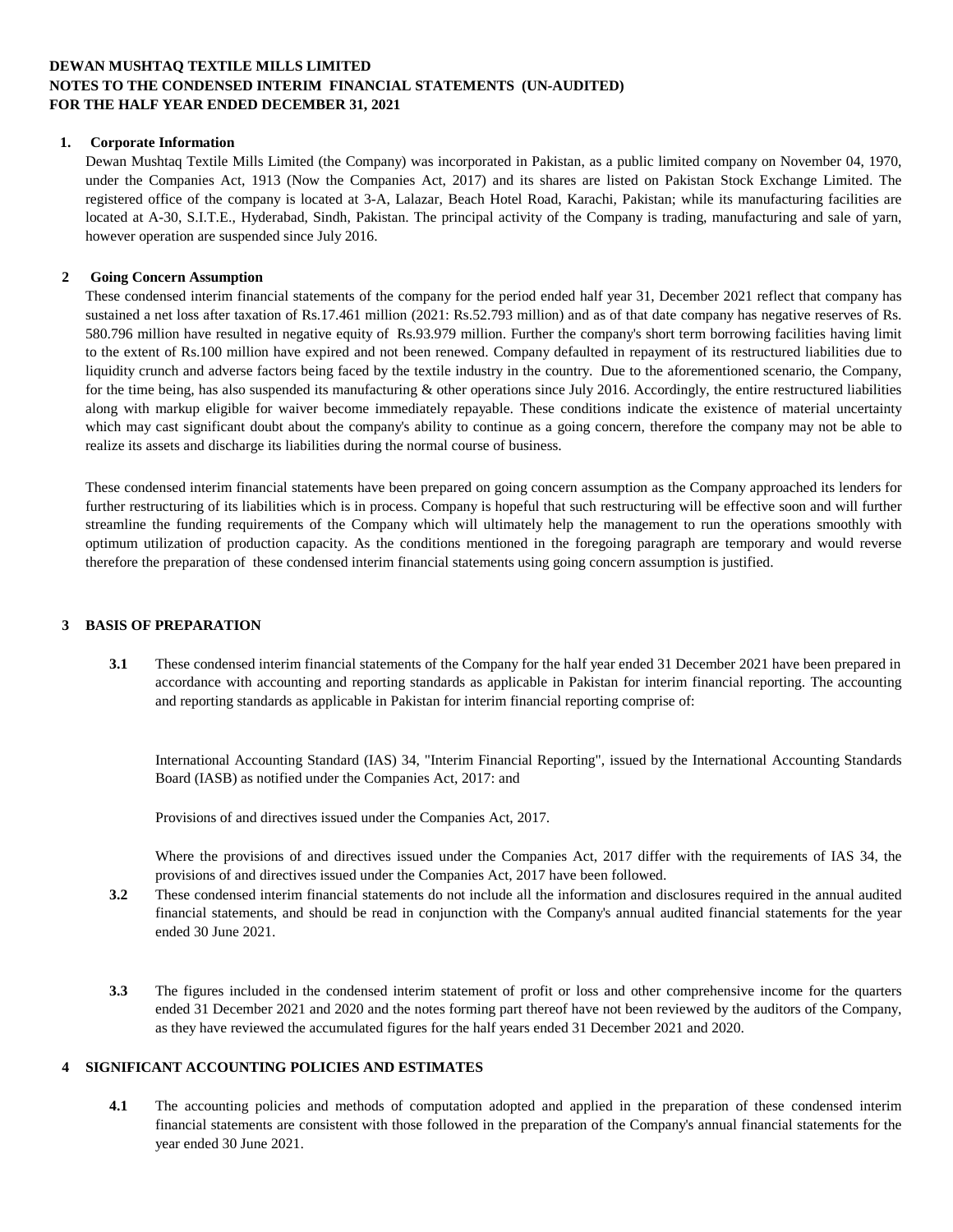#### **4.2 Application of new and revised International Financial Reporting Standards**

#### **4.2.1 Standards, amendments to standards and interpretations becoming effective during the period**

There are certain new standards, amendments to existing standards and new interpretations on approved accounting standards that became effective during the period and are mandatory for accounting periods of the Company beginning on or after July 01, 2021 but are considered not to be relevant or not to have any material effect on the Company's operations and are, therefore, not disclosed in these condensed interim financial statements.

#### **4.2.2 Standards, amendments to standards and interpretations becoming effective in future periods.**

There are certain new standards, amendments to standards and interpretations that will became effective in future accounting periods but are considered not to be relevant or not to have any material effect on the Company's operations and are, therefore, not disclosed in these condensed interim financial statements.

#### **5 ACCOUNTING EXTIMATES, JUDGEMENTS AND FINANCIAL RISK MANAGEMENT**

- **5.1** The preparation of these condensed interim financial statements in conformity with approved accounting standards requires management to make estimates, assumptions and use judgments that affect the application of policies and reported amounts of assets and liabilities and income and expenses. Estimates, assumptions and judgments are continually evaluated and are based on historical experience and other factors, including reasonable expectations of future events, revision to accounting estimates are recognized prospectively commencing from the period of revision.
- **5.2** Judgments and estimates made by management in the preparation of these condensed interim financial statements are the same as those that were applied to the financial statements as at and for the year ended June 30, 2021.
- **5.3** The Company's financial risk management objectives and policies are consistent with those objectives and policies which were disclosed in the financial statements of the Company for the year ended June 30, 2021

#### **6 Contingencies and Commitments**

There has been no significant change in the contingencies and commitments since the last audited financial statements for the year ended June 30, 2021.

|     |                                          |     | (Un-Audited)    | (Audited)    |
|-----|------------------------------------------|-----|-----------------|--------------|
|     |                                          |     | <b>July-Dec</b> | June $30$    |
|     |                                          |     | 2021            | 2021         |
|     |                                          |     | (Rupees)        |              |
|     | <b>Property, Plant &amp; Equipment's</b> |     |                 |              |
|     | <b>Operating Fixed Assets</b>            | 7.1 | 676,200,697     | 697,024,364  |
|     |                                          |     | 676,200,697     | 697,024,364  |
| 7.1 | <b>Operating Fixed Assets</b>            |     |                 |              |
|     | Opening written down value               |     | 697,024,364     | 742,728,810  |
|     | Depreciation during the period / year    |     | (20, 823, 667)  | (45,704,446) |
|     | Closing written down value               |     | 676,200,697     | 697,024,364  |
|     |                                          |     |                 |              |

#### **8 Long Term Investment**

#### **Investment in associate**

Dewan Salman Fibre Limited

**8.1** Associate is an entity over which the Company has significant influence but no control. Company's investee company is considered to be its associate by virtue of common directorship, member of yousuf dewan companies and its ownership interest of 5.42% in investee company.

#### **8.2 Investment in Dewan Salman Fibre Limited - at equity method**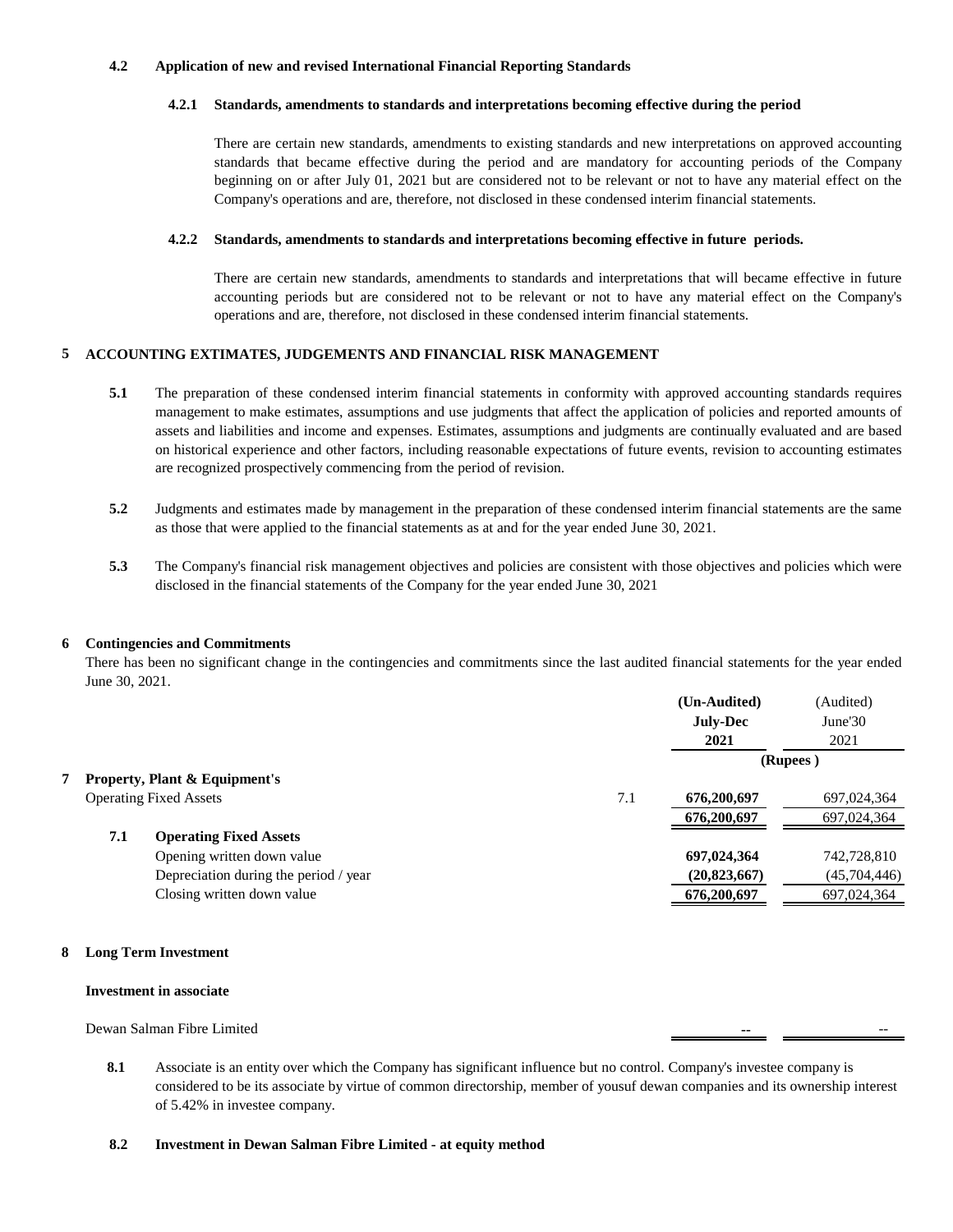| Number of shares held             | 19.864.518 |
|-----------------------------------|------------|
| Cost of investment (Rupees)       | 40,000,000 |
| Fair value of investment (Rupees) | 17.480.776 |
| Ownership interest                | 5.42%      |

- **8.3** Investment in associated company was made in accordance with the requirement of then effective Companies Act, 2017. As the Company's share of losses exceed its interest in the associate, the Company has discontinued recognising its share of further losses. Market value is based on last available quoted price as of February 19, 2018.
- 8.4 The Company vide its Board Resolution dated April 26, 2021 has approved to sell the investment of shares 19,864,518 in associate namely Dewan Salman Fibre Limited at a Price of Rs. 1/ per share. The share selling price has approved by the Board of Directors because of suspension of trading of shares of DSFL at Pakistan Stock Exchange. The approved share selling price is higher than the last traded price of February 19, 2018 at Rs. 0.88 per share. The management is of the opinion that if the suspension will be lifted the starting trading price would have been lesser than the last traded price. The company had sold its shares at agreed Price i.e. Rs. 1 per share to its sponsor vide agreement dated June 17, 2021.

|   |                                  | (Un-Audited)    | (Un-Audited) |
|---|----------------------------------|-----------------|--------------|
|   |                                  | <b>July-Dec</b> | July-Dec     |
|   |                                  | 2021            | 2020         |
| 9 | <b>Cash and Cash Equivalents</b> |                 | (Rupees)     |
|   | Cash and Bank Balances           | 3,395,462       | 3,373,870    |
|   |                                  | 3,395,462       | 3,373,870    |

#### **10 Related Party Transactions**

During the period provident fund contribution of Rs.0.150 million (Dec 2020: Rs.0.291 million).

| 11 (Loss) Per Share - Basic and diluted         | <b>July-Dec</b><br>2021 | July-Dec<br>2020 |
|-------------------------------------------------|-------------------------|------------------|
| (Loss) after Taxation                           | (17, 461, 253)          | (35,776,620)     |
| Weighted Average Number of Ordinary Share (Nos) | 11,561,028              | 1.561.028        |
| (Loss) Per Share - Basic and diluted (Rupees)   | (1.51)                  | (3.09)           |

#### **12 CORRESPONDING FIGURES**

In order to comply with the requirements of International Accounting Standard 34 "Interim Financial Reporting", balance sheet has been compared with the balances of annual financial statements, whereas profit and loss account, statement of comprehensive income, cash flow statement and statement of changes in equity have been compared with the balances of comparable period of immediately preceding financial period

#### **13 Date Of Authorization For Issue**

These condensed interim financial statements ware authorized for issue on February 24, 2022 by the Board of Directors of the Company.

#### **14 General**

Fiqures have been rounded off to the nearest rupees unless otherwise stated.

**Ishtiaq Ahmed** CEO & Director

**Muhammad Irfan Ali** Chief Financial Officer

**Syed Maqbool Ali** Director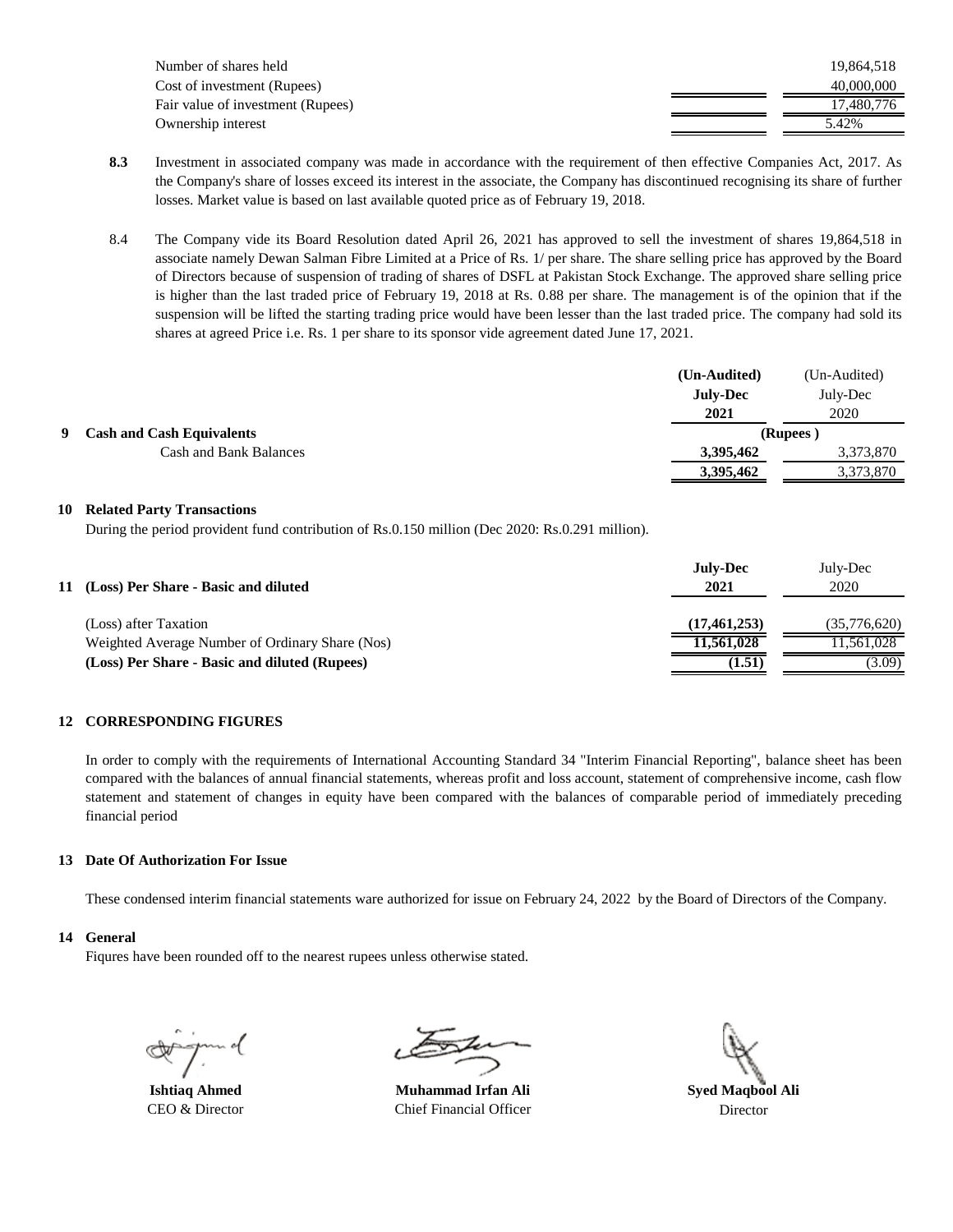### ڈائر یکٹرزر پورٹ

شروع کرتا ہوں اللہ تعالیٰ کے ام ہے جو بڑامہر بان اورنہایت رحم والا ہے اگرتم شکرا داکر و گےتو میں تم پر (نعمتوں میں )ضروراضا فہ کروں گا (القرآن )

آپ کی کمپنی کے بورڈ آف ڈائر یکٹرز 31 دسمبر 2021 کوشتم ہونے والی ششاہی کے لئے کپینیزا یکٹ 2017ء کے کیشن 237اور کیلیو رٹیز اینڈ ایکچینج ئمیش آف پا کسان کے جاری کر دہ کوڈ آف کا ریو ریٹ گورننس کی تنمیل کرتے ہوئے غیر میعادی عبوری**،**الیاتی حسابات پیش کرنے پرخوشی محسو*ں کر د*ے تيں۔

### مالياتي نتائج (ڤيلمري بند):

دوران مدت آپریش بند ہونے کے باعث کمپنی کی خالص فروخت صفر رہی۔ فی الحال کمپنی جولائی 2016 مرے اپنی پیداوا ری سرگرمیاں معطل کر چکی ہے جو کہ صنعت کو در پیش مسائل اور کا روبار کی سر ماپیہ میں کمی کے با عث آپریشن جاری نہیں کیا جاسکا۔

سمپنی کے آڈیٹرز نے آپریشن کی بندش بقر ضدجات کی تشطوں کی ا دائیگیا ور مارک اپ ہے متعلق غیرعدم فراہمی جوکہ ان کی جائز ہ ریورٹ میں بیان کیا حمیا ہے، کے باعث متعقبل کی تشویش ہے متعلق اپنی جائز ہ رپورٹ میں منفی متیجہ کااظہار کیا ہے۔مجموعی عبوری مالی بیانا ت تشویش کااظہار کرتے ہوئے تیار کیئے گئے ہیں کیونکہ کپنی نے اپنے قرض دہندگان ہےا پی ذمہ داریوں کی مزید تنظیم نوکے لئے رابطہ کیا ہے۔جوکہ جاری ہے ۔انظامیہ کوامید ہے کہ جلد ہی اس طرح کی نظر ٹانی کو حتمی شکل دے دی جائے گی جس سے کمپنی اپنے آپریشنز دوبا رہٹر وع کر سکے گی ۔

## متعقبل كأنظربية

اگر چہ اقتصادی بحالی جاری ہے،معیشت کوافراط زر کے ساتھ ساتھ ہیرونی شعبے کے دباؤ کا بھی سامنا ہے۔مزید تو قع ہے کہ موجود ہلکی اورغیرملکی اقتصادی جارحیت ہے مجموعی طور پر ملکی برآ مدات کو فائد ہ حاصل ہوگا۔ نا ہم،اقتصادی لیگ اور بحالی کے آثا رکے با وجود،موجود ہتر قی کی پائیداری کا تقاضا ہے کہ خبارتی خسارہ قابل انتظام رہے۔خام مال کی زیادہ درآمدات، پلانٹ اور مشینری کی درآمد، بین الاقوامی تیل کی قیمتوں میں بڑھتے ہوئے رجحان اور روپے کی قدر میں کمی کی وجہ ہے کرنٹ ا کاؤنٹ پر کچھ دبا وہوسکتا ھے ۔ مزید پہ کہ قر ضہ جات ،بلند افراط زر،زندگی کی بڑھتی ہوئی قیمت ،غیرمشحکم سای حالات!ورجغرافیائی سایی تناؤ کے چیلنجز اس نقط نظر کوغیر واضح کر سکتے ہیں ۔ اس سلسلے میں حکومت کودرآ مدات پرکڑ می نظر رکھنے کی ضرورت ہے، جو کہ غیرملکی زرمباطہ کے ذخائر اوراس کے مطابق شرح مباطہ براثراندا زہو سکتے ہیں۔

تا ہم ،کسی بھی تنظیم کی کارکر دگی بنیا دی طور پر حکومتی پالیسیوں میں معنواتی اور <sup>تی</sup>س کی فراہمی کے مختصر ہوتی ہے ،جس میں کسی بھی تھم کی اور سے تنظیم کی کارکردگی پراثرا نداز ہوتی ہے۔اسی مناسبت ہے، کمپنی امید کرتی ہے کہ آنے والی حکومتی پالیسیاں کاروبا رکی طویل مدتی تر تی کے لیےسازگارہو**ں**۔